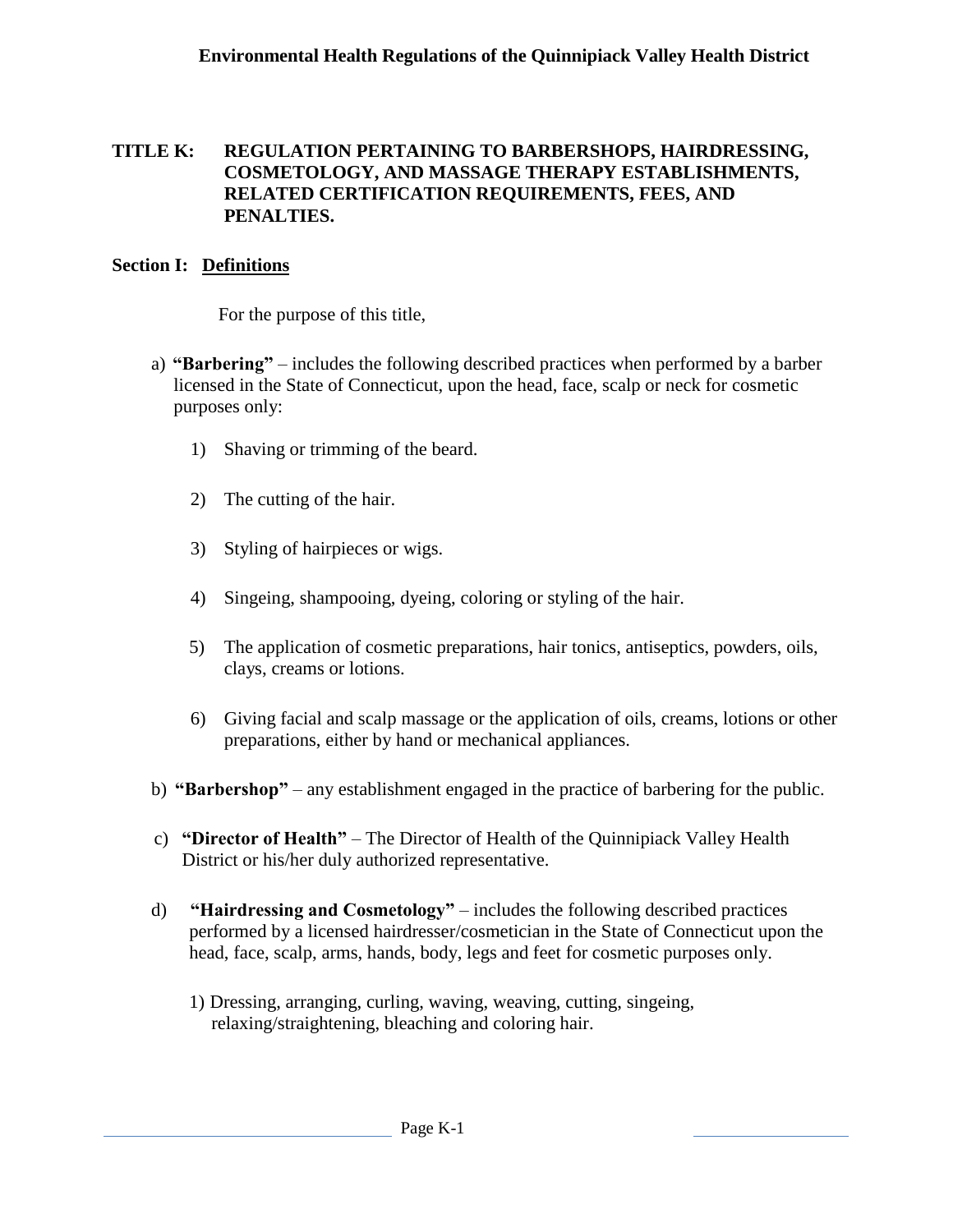- 2) Treating the scalp, face, neck and arms by massaging, cleansing, exercising, stimulating or manipulating, with the hands, mechanical appliances, or water.
- 3) Application of cosmetics, preparations, antiseptics, tonics, lotions, creams, powders, oils, clays, sprays, or any product pertaining to the skin.
- 4) Manicuring fingernails of the hand and, for cosmetic purposes only, trimming, filing and painting the healthy toenails of the feet, excluding cutting nail beds, corns, calluses, or other medical treatment involving the foot or ankle.
- e) **"Hairdressing or Cosmetology Establishment"**  any establishment engaged in the practice of hairdressing, cosmetology, or barbering for the public.
- f) **"Massage Therapist"**  any person who has been licensed by the State of Connecticut Department of Public Health to practice massage therapy.
- g) **"Massage Therapy"**  the systematic and scientific manipulation and treatment of the soft tissues of the body, by use of pressure, friction, stroking, percussion, kneading, vibration by manual or mechanical means, range of motion and non-specific stretching. Massage therapy includes shiatsu, acupressure, Thai yoga massage and Thai yoga. Massage therapy may include the use of oil, ice, hot and cold packs, tub, shower, steam, dry heat, or cabinet baths, for the purpose of, but not limited to, maintaining good health and establishing and maintaining good physical and mental condition. Massage therapy does not encompass diagnosis, the prescribing of drugs or medicines, spinal or other joint manipulations, nor any service or procedure for which a license to practice medicine, chiropractic, naturopathy, physical therapy or podiatry is required by law.
- h) **"Massage Therapy Establishment"**  any establishment having a fixed business where any person engages in or carries on or permits to be engaged in or carried on massage therapy, as herein defined. This title shall not apply to any school, hospital, nursing home or mental health facility operation in accordance with the laws of the State of Connecticut.
- i) **"Mobile Work Station"**  A modular space which can be used for multiple purposes through the use of mobile equipment.
- j) **"Nail Technician"**  means a person, who for compensation, cuts, shapes, polishes or enhances the appearance of the nails of the hands, including but not limited to, the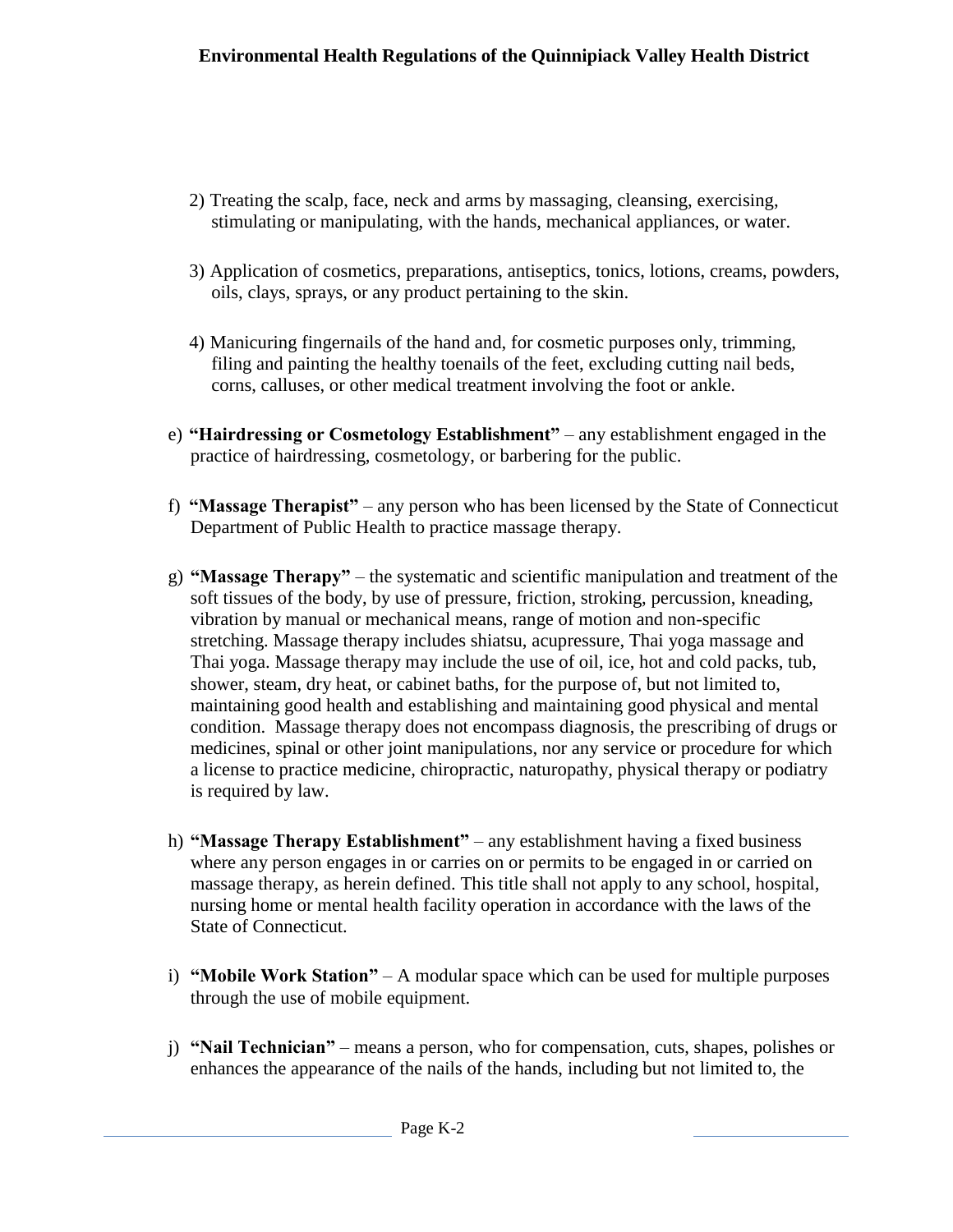application and removal of sculptured or artificial nails.

- k) **"Operator"** An operator is any person, including, but not limited to, a licensed hairdresser/cosmetician, barber, massage therapist, or unlicensed person who is performing tasks allowed under the scope of this regulation.
- l) **"Certificate of Compliance Holder" –** means the person who applies and is granted a Certificate of Compliance to operate any barbershop, hairdressing, cosmetology, or massage therapy establishment.
- m)**"Person in Charge" –** means the individual present in a Hairdressing, Cosmetology or Massage Therapy Establishment who is the apparent supervisor of the establishment at the time of inspection. If no individual claims to be a supervisor, than any employee present is deemed to be the person in charge for the purposes of this regulation.
- n) **"Other Services"** The following described practices can be performed by an unlicensed individual under the supervision of a licensed hairdresser/cosmetician in the State of Connecticut:
	- 1) Manicuring nails of the hands.
	- 2) Performing facials.
	- 3) Shampooing of the hair.
	- 4) Eyebrow arching.
	- 5) Braiding hair.
	- 6) Trimming, filing and painting of the healthy toenails (excluding cutting nail beds, corns, calluses or other medical treatment involving the foot or ankle).
	- 7) Body waxing.
- o) **"Shampoo Station"** A shampoo station consists of a shampoo bowl (sink) and a shampoo chair.
- p) **"Work Area**" A work area is defined as a separate room with more than one work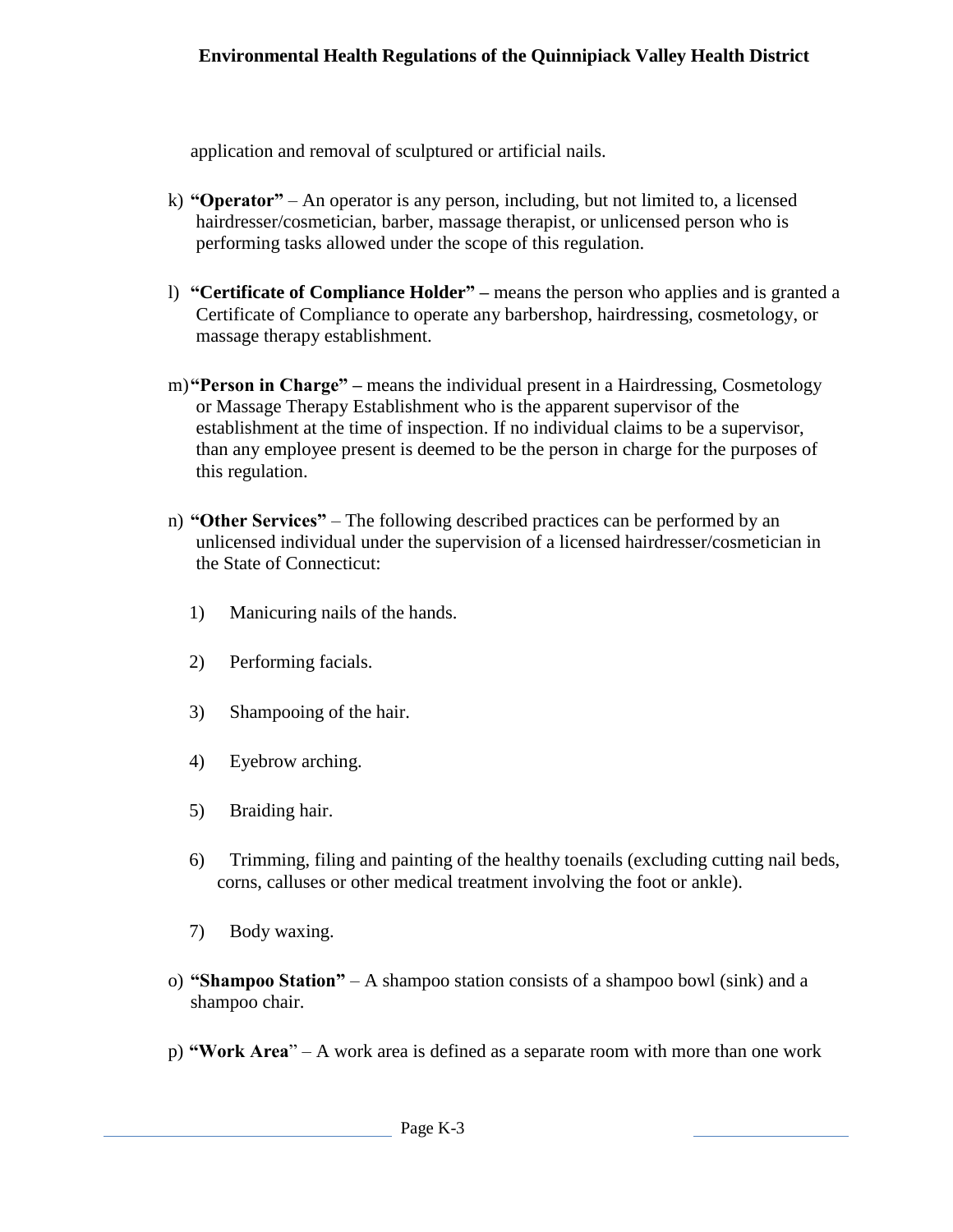station, or a private room set aside to serve one customer at a time.

q) **"Work Station"** – A work station is defined as a chair, massage table, countertop and floor space set aside for the purpose of serving a customer, including floor space for the operator to stand while serving the customer.

#### **Section II. Plan Review and Pre-operation Inspections**

- a) No barbershop, hairdressing or cosmetology, establishment having a permanent location shall, be relocated, constructed, remodeled or extensively altered, nor shall a structure be converted to use as a barbershop, hairdressing or cosmetology establishment, after June 30, 2004, except in accordance with plans and specifications approved by the Quinnipiack Valley Health District.
- b) No massage therapy establishment having a permanent location shall, be relocated, constructed, remodeled or extensively altered, nor shall a structure be converted to use as a or massage therapy establishment after December 6, 2012, except in accordance with plans and specifications approved by the Quinnipiack Valley Health District.
- c) Properly prepared plans and specifications for such construction, remodeling or alteration shall be submitted to the Director of Health for review and approval before relocation, construction, remodeling, alteration, or conversion is begun. The plans and specifications shall indicate the proposed layout, arrangement and construction materials of work areas and the type and model of proposed fixed equipment and facilities. The Director of Health shall approve the plans and specifications if they meet the requirements of this regulation and applicable state laws and regulations.
- d) Prior to the opening of a barbershop, hairdressing, cosmetology, or massage therapy establishment the Director of Health shall conduct a pre-operational inspection to determine compliance with the approved plans and specifications and with the requirements of this regulation and applicable state laws and regulations.

# **Section III. Certificate of Compliance; Fee; Procedure**

- a) No person shall maintain or operate any barbershop, hairdressing cosmetology or massage therapy establishment without having a valid Certificate of Compliance issued by the Director of Health. Only a person who complies with the requirements of this regulation shall be entitled to receive or retain a Certificate of Compliance.
- b) Application of any business covered by this regulation shall be made on a registration form furnished by the Director of Health, wherein the applicant shall state his/her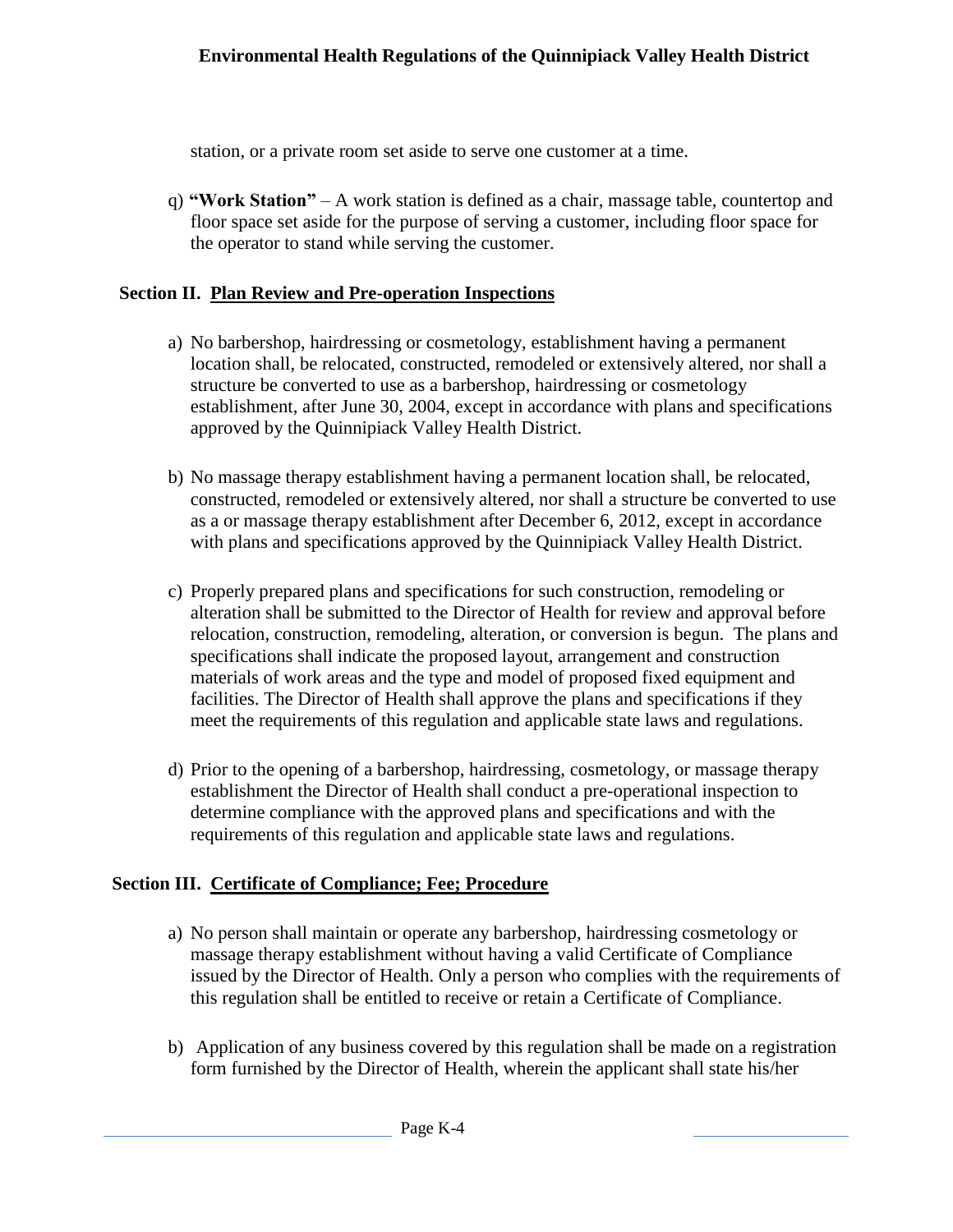name, address, the address of the place of business and give such other pertinent information as the Director of Health may require and affix his/her signature to the form. Application for a Massage Therapy Establishment shall include a photocopy of each Massage Therapist's valid massage therapy license from the State of Connecticut Department of Public Health and current Connecticut driver's license or other acceptable photo identification. All Certificates of Compliances are valid for one (1) year and are renewable each year.

- c) Every applicant for a Certificate of Compliance to operate a barbershop, hairdressing, cosmetology shop, or massage therapy establishment shall pay an annual inspection fee indicated in Addendum A. Additional charges may be assessed for reinspections due to uncorrected violations of this regulation after a second inspection.
- d) No Certificate of Compliance shall be issued or renewed until a completed registration form has been submitted, the inspection fee has been paid and the applicant's barbershop, hairdressing, cosmetology or massage therapy establishment meets the requirements set forth in this regulation and all other applicable state and local laws and regulations.
- e) A Certificate of Compliance shall be valid until the expiration date indicated on the Certificate of Compliance unless suspended or revoked by the Director of Health, or until such time as the facility, closes, goes out-of-business, or if the Certificate of Compliance Holder is no longer involved with the establishment.
- f) A Certificate of Compliance shall not be transferable from person to person or location to location.
- g) The Director of Health after proper identification shall be permitted to enter, during normal operating hours, any portion of any barbershop hairdressing, cosmetology shop, or massage therapy establishment for the purpose of making inspections to determine compliance with this regulation.
- h) A temporary Certificate of Compliance to operate a barbershop, hairdressing, cosmetology or massage therapy establishment may be granted for a period not to exceed fourteen (14) calendar days. A temporary Certificate of Compliance would be required for conducting a public demonstration, a fund-raising event or a public convention.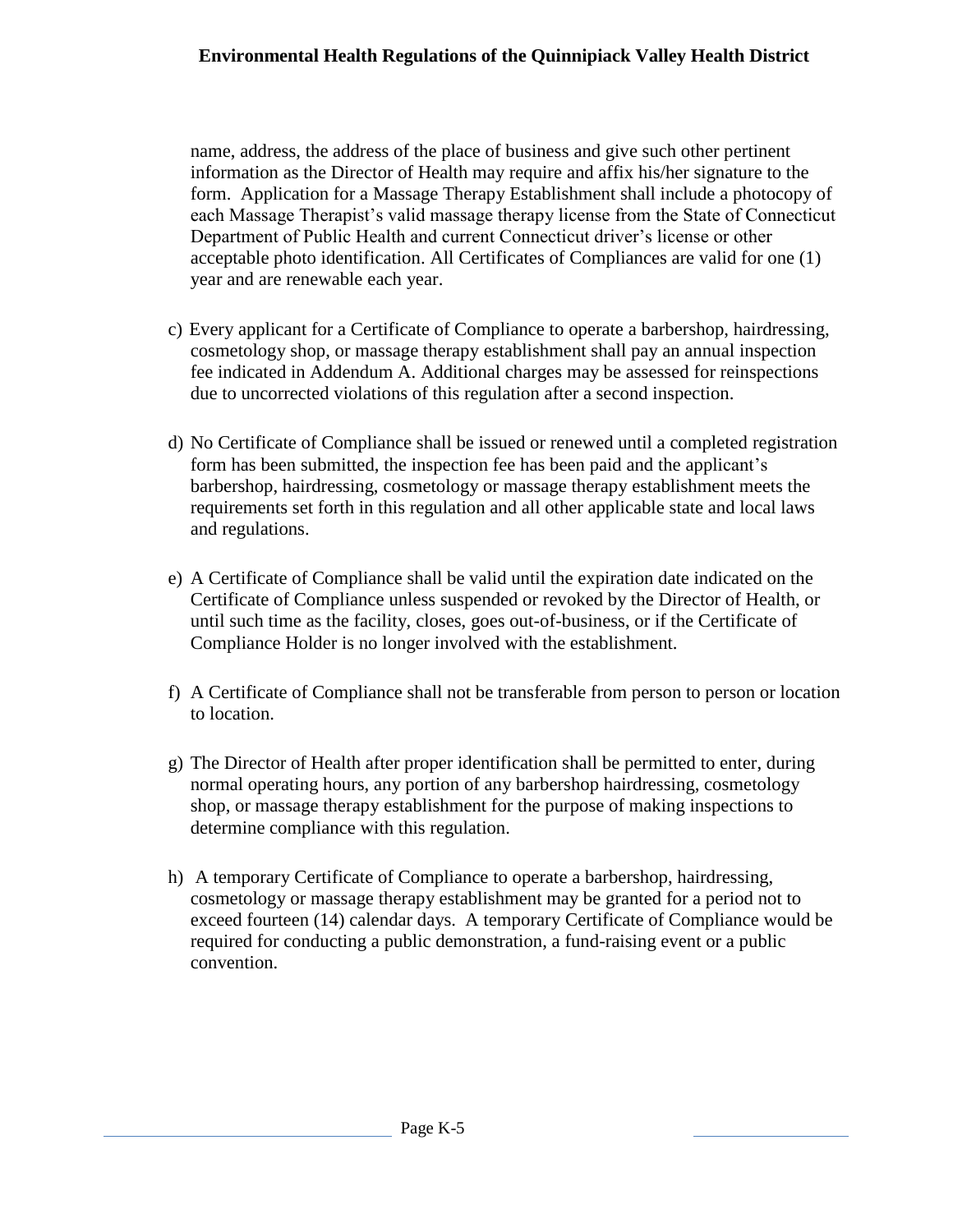# **Section IV. Annual Inspections**

The Director of Health shall inspect each barbershop, hairdressing, cosmetology, or massage therapy establishment at least once a year and may make as many additional inspections and re-inspections as are necessary for the enforcement of this regulation and the Public Health Code of the State of Connecticut.

#### **Section V. Certificate of Compliance Suspension and Revocation**

- a) Failure to comply with the provisions of this regulation and applicable state regulations shall be grounds for revocation or suspension of any Certificate of Compliance issued under the provisions of this title.
- b) In the event that the Director of Health finds unsanitary conditions in the operation of a barbershop, hairdressing, cosmetology, or massage therapy establishment, or if a violation or set of violations appears on more than one (1) consecutive inspection report, the Director of Health may immediately issue a written notice to the Certificate of Compliance Holder citing such conditions, specifying the corrective action to be taken and time frame within which action shall be taken. If correction is not made in the allotted time, the Certificate of Compliance may be revoked or suspended.
- c) The Director of Health may suspend, without warning, prior notice or hearing, any Certificate of Compliance to operate a barbershop, hairdressing, cosmetology or massage therapy establishment
	- 1) if the operation constitutes an imminent hazard to public health, or
	- 2) if the Certificate of Compliance Holder, operator or person in charge has interfered with the performance of the Director of Health's duties.
- d) An imminent health hazard shall include, but is not limited to, any one of the following:
	- 1) an ongoing outbreak of an infectious, pathogenic or toxic agent capable of being transmitted to consumers; or
	- 2) the absence of potable water, supplied under pressure, in a quantity which, in the opinion of the Director of Health, is capable of meeting the needs of the facility; or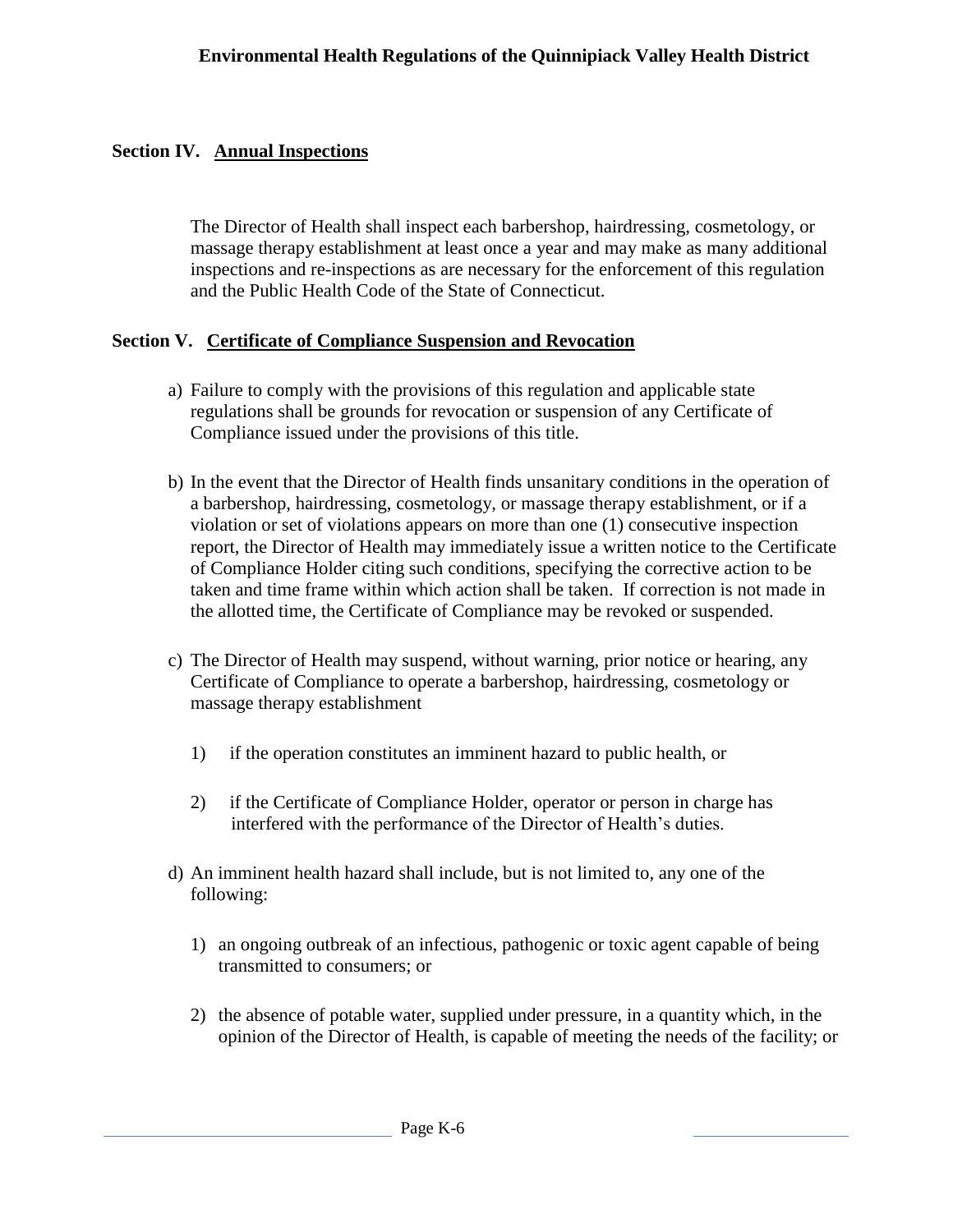- 3) a sewage backup into the facility; or
- 4) an unlicensed individual performing procedures requiring licensure by the Public Health Code of the State of Connecticut
- e) Suspension shall be effective immediately upon delivery of a written notice to the Certificate of Compliance Holder or person in charge of the barbershop, hairdressing, cosmetology or massage therapy establishment by the Director of Health. When a Certificate of Compliance is suspended, all operations shall cease immediately and shall not resume until written approval to resume has been issued by the Director of Health. The Director of Health shall remove the suspended Certificate of Compliance from the premises.
- f) When the Certificate of Compliance is suspended, the Certificate of Compliance Holder shall be notified in writing of the suspension and an opportunity for a hearing will be provided if a written request for hearing is filed with the Director of Health by the Certificate of Compliance Holder within forty-eight (48) hours. The Director of Health may end the suspension at any time by giving written notice to the Certificate of Compliance Holder if reasons for suspension no longer exist.
- g) Upon receiving a request for a hearing, the Director of Health shall immediately examine the merits of such suspension and may vacate, modify or affirm such suspension.
- h) The Certificate of Compliance Holder who is aggrieved by such action of the Director of Health may, within three (3) business days after the making of such decision, appeal to the Commissioner who shall thereupon immediately notify the authority from whose order the appeal was taken and examine the merits of such suspension and may vacate, modify, or affirm such suspension.

# **Section VI. Certificate of Compliance Revocation/ Non-renewal**

- a) The Director of Health, after providing an opportunity for hearing, may revoke or refuse to renew the Certificate of Compliance of any person for serious or repeated violations of any of the provisions of this regulation, or for interference with the Director of Health in the performance of official duties or for cases where the Certificate of Compliance has been obtained through nondisclosure, misrepresentation or intentional misstatement of a material fact.
- b) Prior to revocation or non-renewal, the Director of Health shall notify the Certificate of Compliance Holder, or person in charge at the establishment of the specific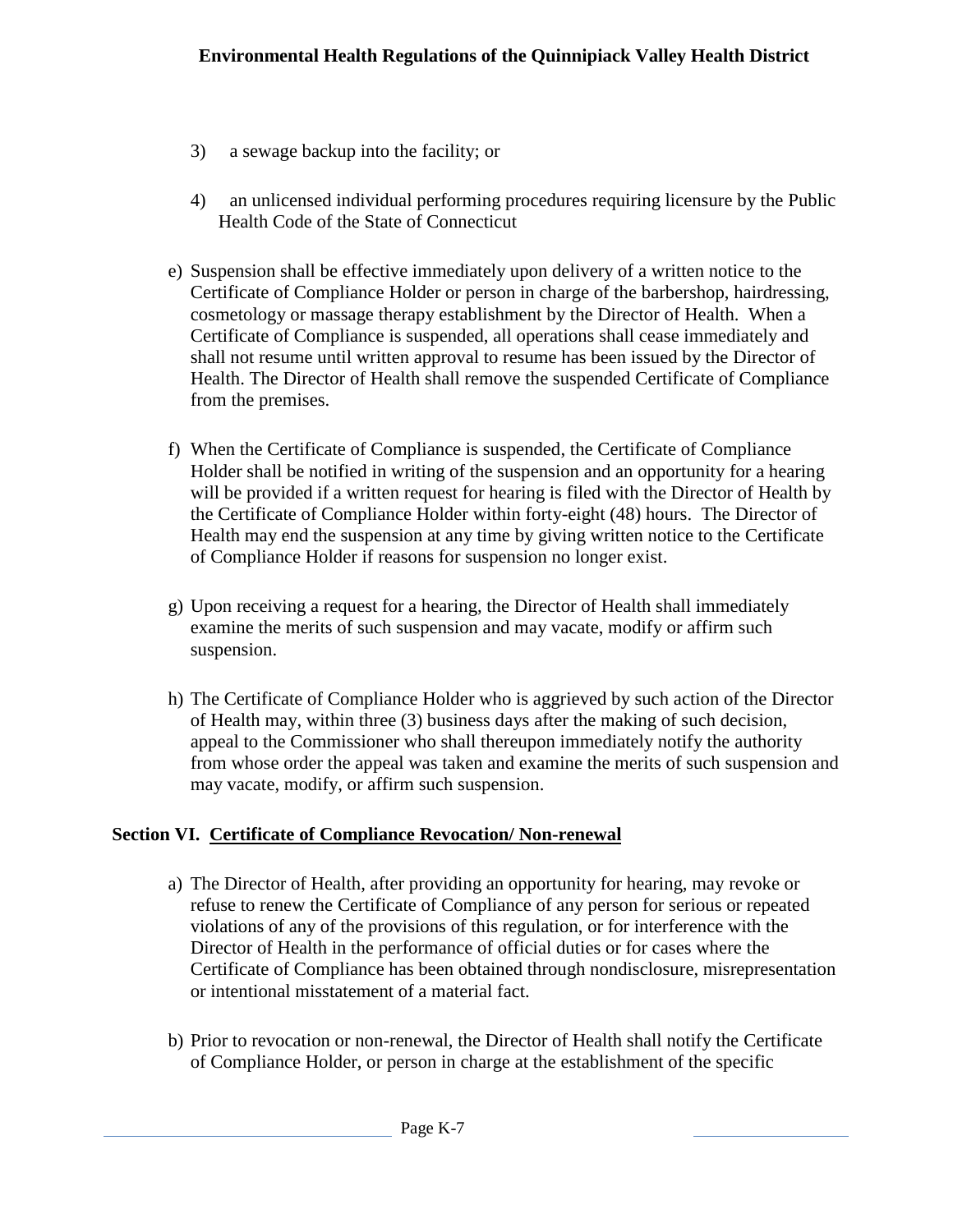reason(s) for such revocation or non-renewal, and that Certificate of Compliance shall be revoked or not renewed at the end of ten (10) calendar days following service of such notice, unless a written request for hearing is filed with the Director of Health by the Certificate of Compliance Holder within forty-eight (48) hours of such notice. If no request for a hearing is filed within forty-eight (48) hours of such notice, the revocation or non-renewal becomes final. The Director of Health shall remove a revoked Certificate of Compliance from the premises.

# **Section VII . Certificate of Compliance Reinstatement**

a) Suspension

Whenever a Certificate of Compliance has been suspended, the Certificate of Compliance Holder may make written request for Certificate of Compliance reinstatement. Within ten (10) days following receipt of a written request, including a statement signed by the applicant that, in his opinion, the conditions causing the suspension have been corrected, the Director of Health shall make a reinspection. If the Director of Health determines that the applicant has complied with the requirements of this regulation and the State Public Health Code or applicable state regulations and laws, the Certificate of Compliance shall be reinstated and returned to the Certificate of Compliance Holder.

b) Revocation/Non-renewal

After a period of thirty (30) days from the date of revocation or refusal to renew, a written application may be made for the issuance of a new Certificate of Compliance. This application will be treated as a new application. All appropriate procedures including a plan review, inspections, and fees will be required.

# **Section VIII . Hearings**

The Director of Health shall conduct the hearings provided for in this regulation at a time and place designated. The Director of Health shall summarize the proceedings of such hearings and provide sufficient copies. The Director of Health shall make a final finding based upon the complete hearing record, and shall sustain, modify or rescind any notice or order considered in the hearing. The Director of Health shall furnish a written report of the hearing decision to the Certificate of Compliance Holder within ten (10) calendar days of the hearing date.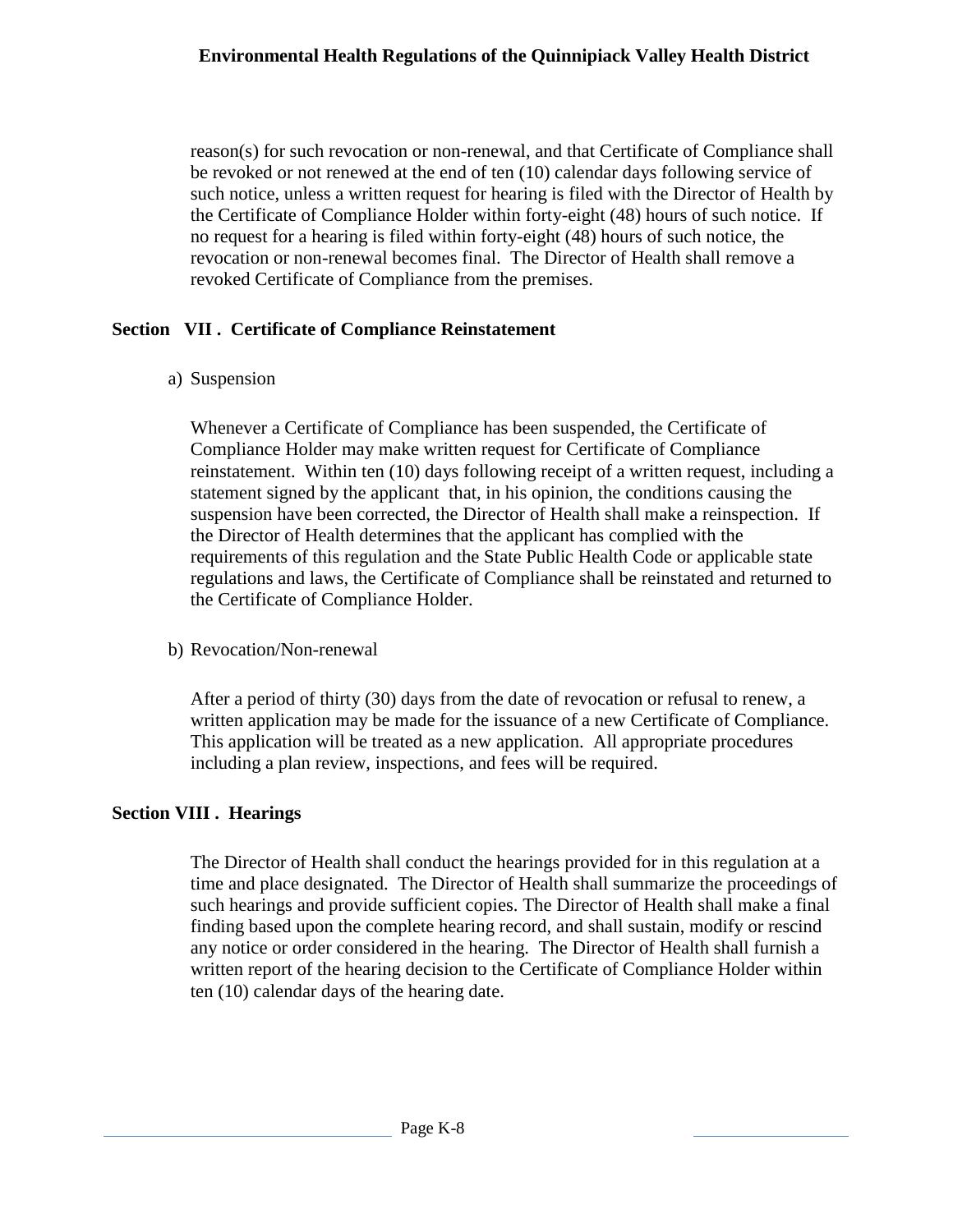# **Section IX. Service of Notices or Orders**

A notice or order provided for in this regulation is properly served when it is delivered to the Certificate of Compliance Holder, or person in charge, or when it is sent by registered or certified mail, return receipt requested, or served by a Connecticut State Marshall to the last known address of the Certificate of Compliance Holder. A completed and signed inspection report shall constitute a written notice.

#### **Section X**. **Equipment and Facilities**

a) Water Supply

An adequate supply of hot and cold running water, at proper temperatures, from a municipal or approved private source shall be provided. All plumbing fixtures shall be protected against back-siphonage or back flow.

b) Waste Disposal

Wastewater from all plumbing fixtures shall be discharged into public sewers or by a subsurface sewage disposal system in accordance with provisions of the Public Health Code of the State of Connecticut and Quinnipiack Valley Health District.

- c) Plumbing Fixtures
	- 1) Plumbing fixtures shall be of impervious material and of a type which is easily cleanable. They shall be free from cracks and from parts which are not readily accessible for cleaning. They shall be of a type which does not constitute a hazard to a public water supply through back siphonage, or crossconnection.
	- 2) All plumbing installation and fixtures shall conform to applicable building and plumbing codes.
	- 3) Shampoo bowls shall be used for barbering, hairdressing and cosmetology work only.
	- 4) A utility sink shall be provided for proper cleaning of surfaces and equipment.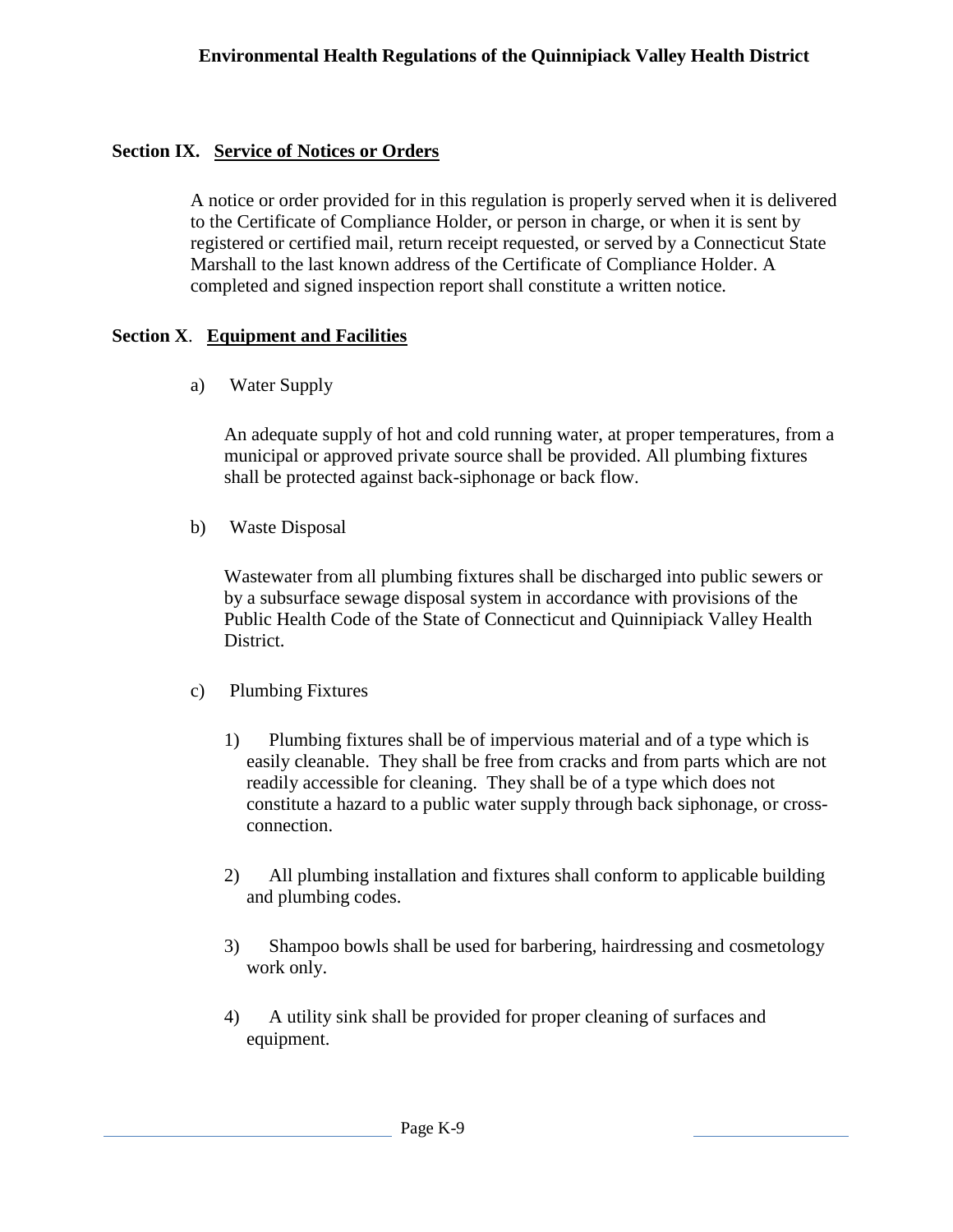# **Environmental Health Regulations of the Quinnipiack Valley Health District**

- 5) At least one (1) handwash facility, provided with a soap dispenser and disposable towels, shall be located in each work area in order to provide for proper hand washing before and after each customer, except when a barbershop, hairdressing or cosmetology establishment has been operating by the same Certificate of Compliance Holder and constructed or altered prior to June 30, 2004.
- 6) At least one (1) hand wash facility, provided with a soap dispenser and disposable towels, shall be located in each private treatment room and in each work area in order to provide for proper hand washing before and after each customer, except when massage therapy establishment has been operating by the same Certificate of Compliance Holder and constructed or altered prior to December 6, 2012.
- 7) A mop sink must be provided for cleaning the facility, except when a barbershop, hairdressing or cosmetology establishment has been operating by same owner and constructed or altered prior to June 30, 2004.
- 8) A mop sink must be provided for cleaning the facility, except when a massage therapy establishment has been operating by same owner and constructed or altered prior to December 6, 2012.
- d) Floors
	- Floors shall be nonporous and of such construction as to be easily cleaned. Floors where tinting or shampooing are done, or where chemicals for bleaching hair are used, shall have hard and washable surfaces. Floors shall be kept clean and in good repair
	- If carpeting or similar material is used for floor covering, it shall be of a light color except when a massage therapy establishment has been operating by same owner and constructed or altered prior to December 6, 2012.
	- Carpet shall be made of a single loop pile of not more than one-fourth (1/4) inch in height. Such floor covering shall be kept clean by vacuuming at least daily and shampooing at least once annually and more frequently if the covering is not clean.
- e) Lighting
	- All areas shall be properly lighted and shall comply with state and local building codes and ordinances.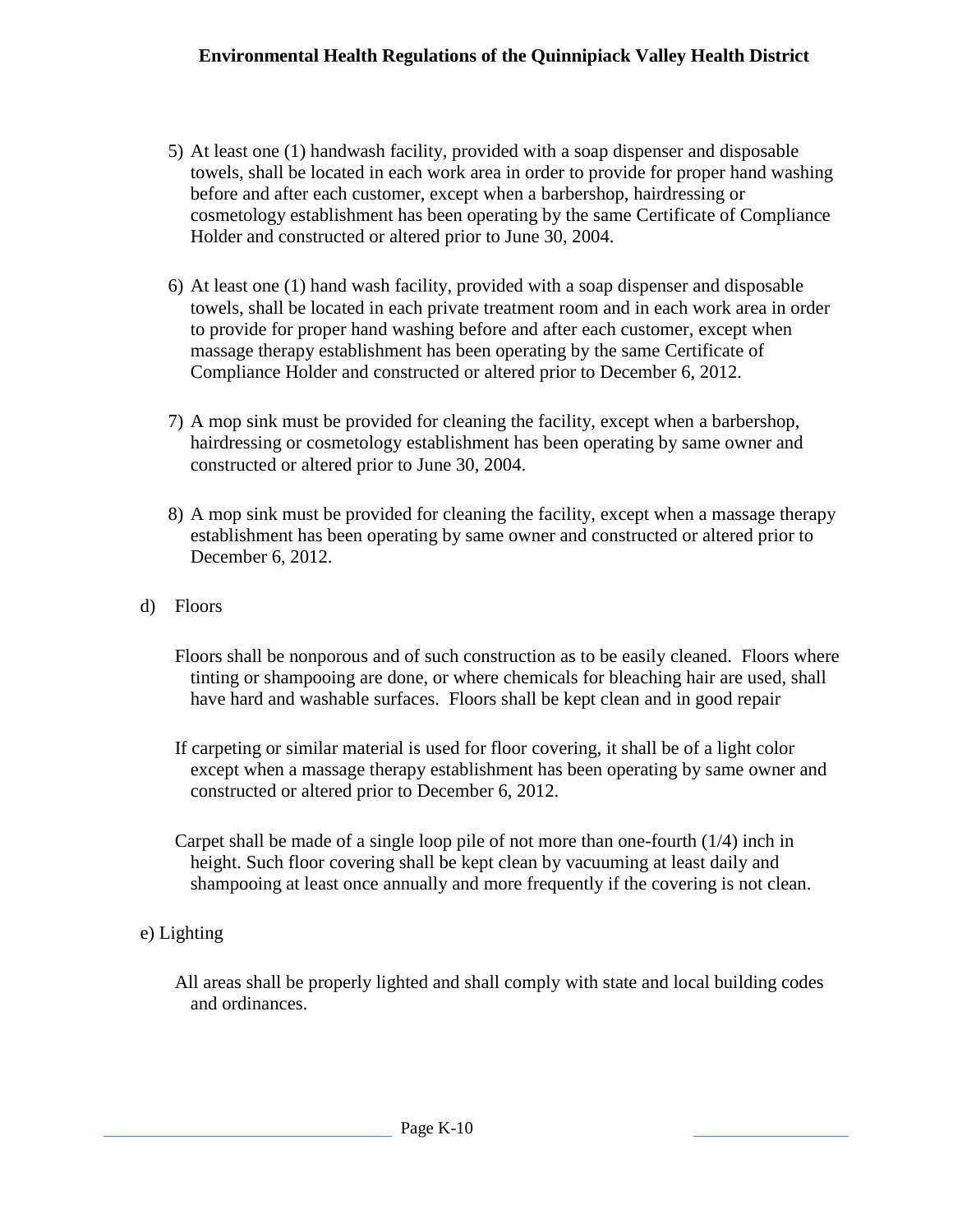# f) Ventilation

The establishment shall be properly and adequately ventilated so as to remove excess heat and odors. Ventilation shall comply with state and local building codes and ordinances.

g) Cabinets

Cabinets shall be provided for storage of clean linen, towels, blankets and gowns. They shall have tight-fitting doors that shall be kept closed to protect the linen, towels, blankets and gowns from dust and dirt.

h) Receptacle for Used Towels and Gowns

A covered receptacle, which can be readily emptied and cleansed, shall be provided and maintained in a sanitary manner. Chemically soiled towels and linens shall be stored in fire-retardant containers.

i) Refuse

Covered containers for hair droppings, paper and other waste material shall be provided and maintained in a sanitary manner.

- j) Toilet Facilities
	- 1) Adequate toilet and hand washing facilities must be provided for customers and employees. Such facilities shall be kept clean and in working order.
	- 2) Adequate and conveniently located handwashing facilities shall be provided with hot and cold running water, a sanitary soap dispenser and disposable towels for customers and employees.
	- 3) The use of common soap for more than one (1) person is prohibited.
	- 4) A covered refuse receptacle shall be provided in the ladies' room.
- k) Barbershop, Hairdressing and Cosmetology Establishment Work Stations
	- 1) Chairs in work stations shall be at least fifty-four (54) inches apart, center to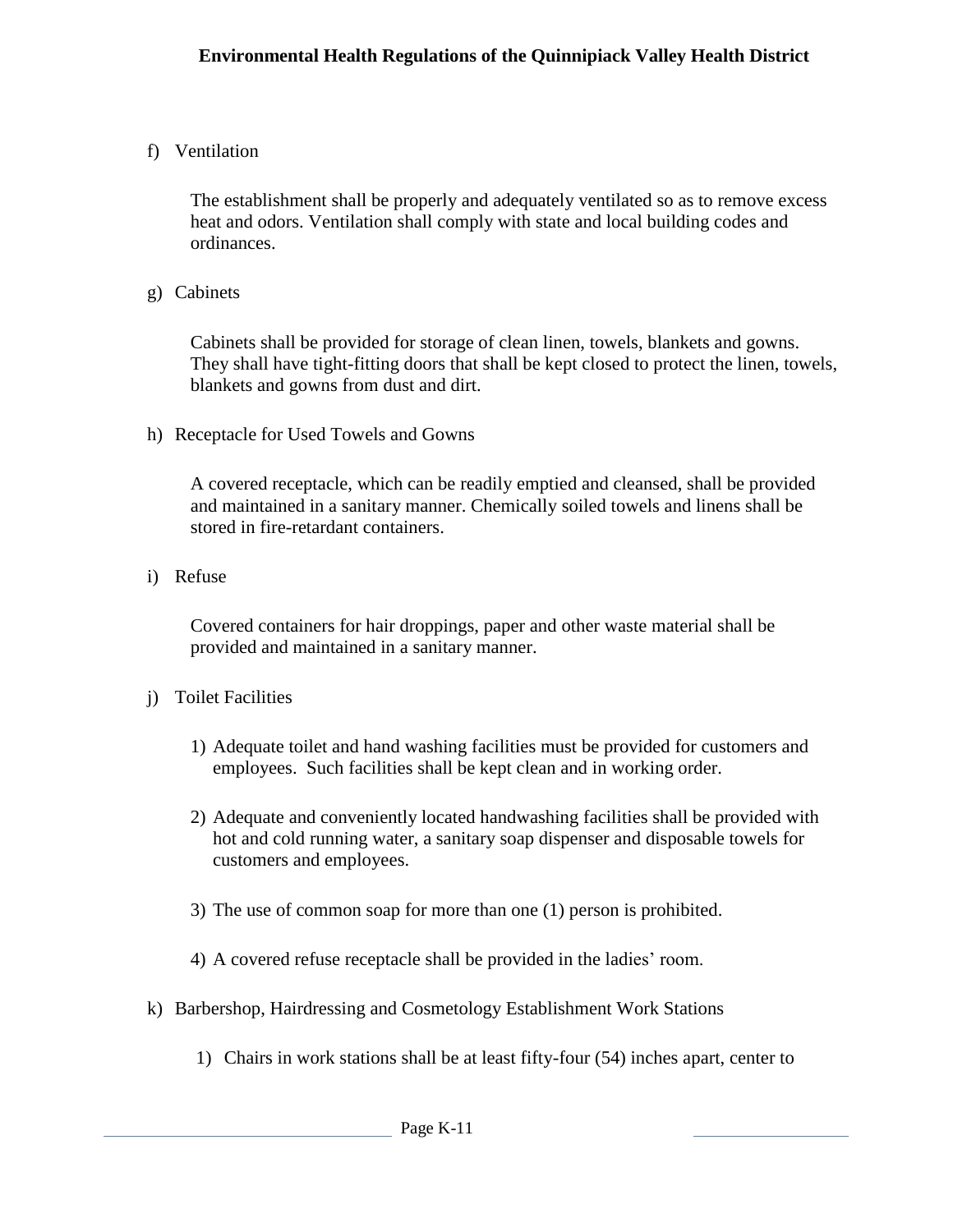#### **Environmental Health Regulations of the Quinnipiack Valley Health District**

center, except when an establishment has been operating by the same Certificate of Compliance Holder, and constructed or altered prior to June 30, 2004.

2) A two (2)-foot wide workspace shall be maintained behind each chair for the operator, except when an establishment has been operating by the same Certificate of Compliance Holder, constructed or altered prior to June 30, 2004.

3) Three (3)-foot wide aisles that are separate and discrete from work areas shall be maintained throughout the shop.

4) No hair dryers shall be placed in any waiting room or encroach on the required three (3)-foot wide aisle space.

5) Mobile stations must be designed to provide the same workspace and separating distances as fixed stations. For a mobile station, it is assumed that the dryer can be accommodated in the workspace designated for the operator.

l) Massage Therapy Rooms

All massage therapy must be carried out in clearly designated rooms within the massage therapy establishment. Such rooms shall provide privacy to the client.

(m) Barbershop, Hairdressing, Cosmetology and Massage Therapy Establishments in Residence

1) A barbershop, hairdressing, cosmetology, or massage therapy establishment located in a residence must be confined to a separate room dedicated to the business of the establishment, separated with ceiling-high partitions and provided with a door to be closed at all times.

2) The area within a home operated as a barbershop, hairdressing, cosmetology, or massage therapy establishment must be equipped with the facilities and instruments required in all such establishments.

# **Section XI Maintenance and Operation**

- a) General Cleanliness
	- 1) Every barbershop, hairdressing, cosmetology, or massage therapy establishment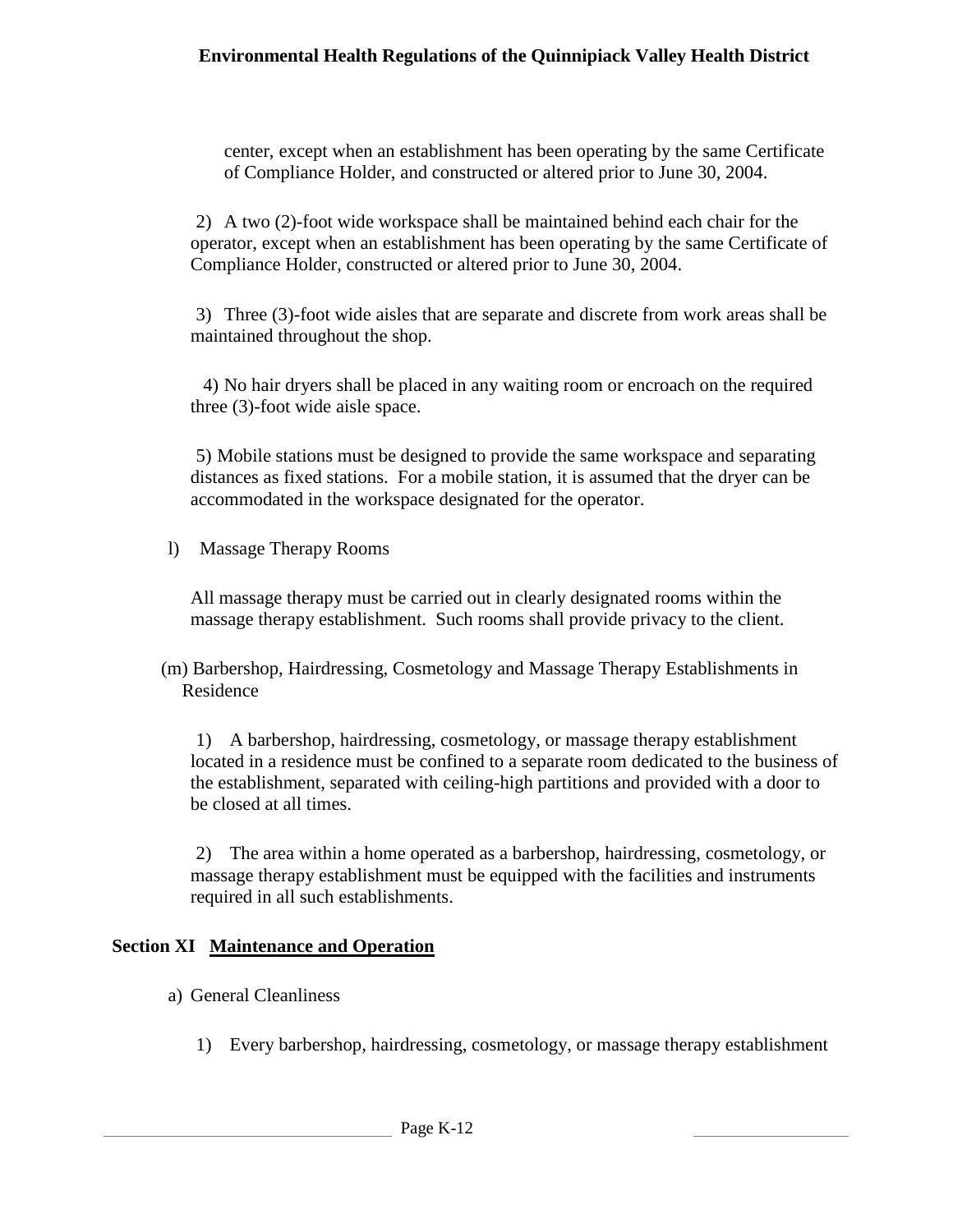shall be kept in a clean and sanitary condition at all times.

- 2) No hair droppings shall be allowed to accumulate on floors. Hair droppings shall be removed frequently and as soon as possible, in such a manner as not to cause objectionable conditions.
- b) Walls, Ceiling and Fixtures
	- 1) Ceilings shall be kept in good repair, and cracks in walls, especially around baseboards, shall be filled in so as to prevent the harboring and breeding of insects.
	- 2) Cabinets, shelves, furniture, shampoo bowls and fixtures shall be kept clean and free of dust, dirt and hair droppings. Arms, seats and rests of chairs shall be wiped of hair droppings after serving each customer.
- c) Sanitary Services

1) No operator shall knowingly serve any patron with a communicable disease in an infectious stage.

- 2) A towel shall not be used for more than one (1) person without being properly laundered before each use.
- 3) A sanitary paper strip or clean towel shall be placed completely around the neck of each customer before an apron or any other protective device is fastened around the neck.
- 4) Clean Towels shall be kept in a clean, closed cabinet or closet. A commercial linen service shall be used for laundering if not done on the premises.
- 5) A sanitizing agent shall be used when washing towels and linens on the premises.
- d) Disinfection of Equipment and Implements

1) All equipment and implements used on a customer shall be kept clean and sanitary at all times and shall undergo thorough cleansing and disinfecting after each customer, or single-service disposable implements shall be used. Disinfectants shall be used in accordance with the manufacturer's instructions.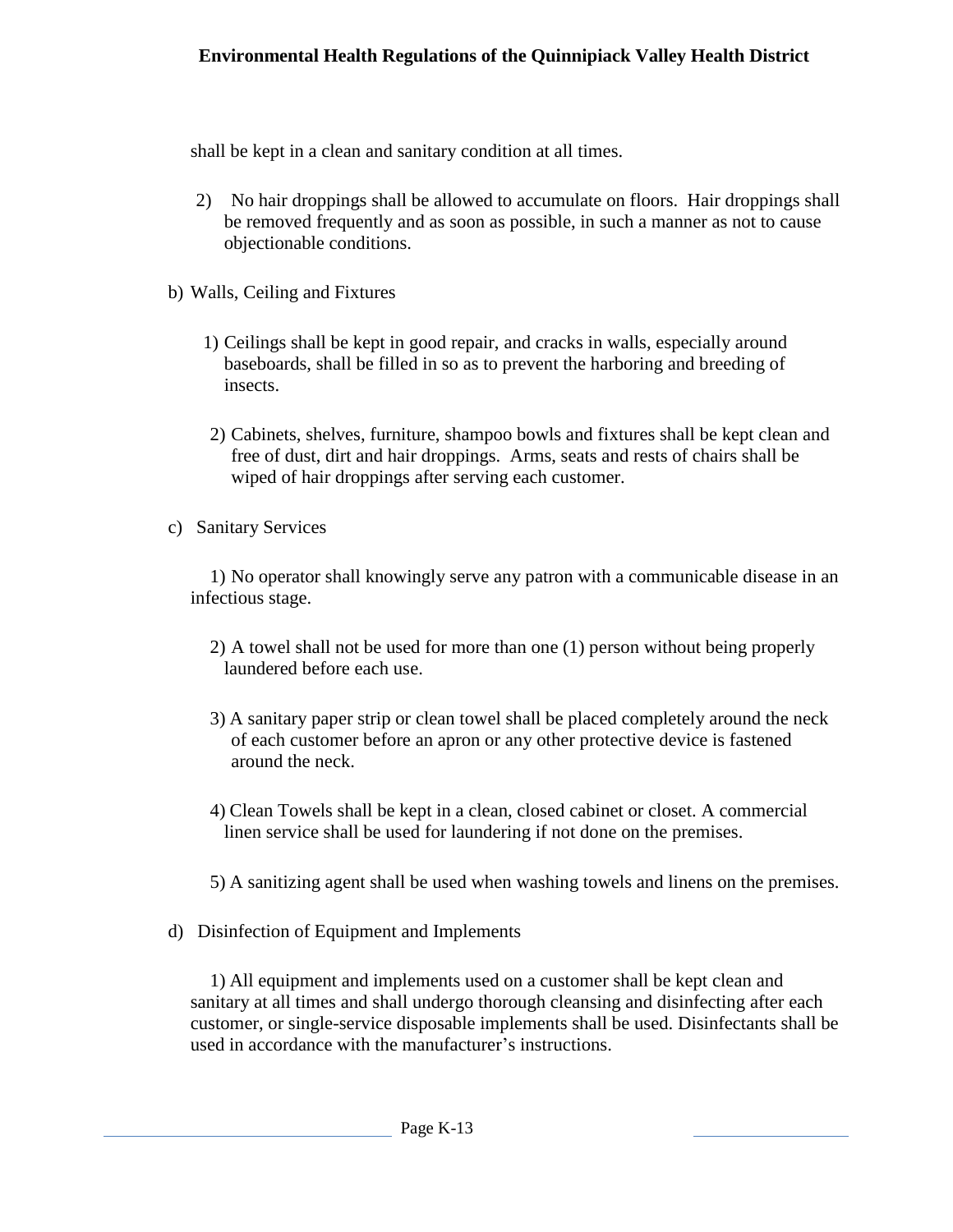- 2) Massage tables and foot basins shall undergo thorough cleansing and disinfecting after each customer. Linens, if used on massage tables, shall be clean and changed after each customer.
- 3) Massage table shall be cleaned and disinfected after each use if table comes in direct contact with customer.
- 4) Cleaned and sanitized implements shall be stored in covered containers which shall contain a disinfectant, or in a clean drawer.
- 5) In the case of blood or body fluid contact on any surface area such as a table, chair, or floor; or if any non-porous instrument is contacted with blood or body fluid, an EPAregistered hospital grade disinfectant, a tuberculocidal disinfectant, or a 10% bleach solution (one-and-three quarters  $(1 \frac{3}{4})$  cups of household  $(5.25\%)$  bleach to one gallon of water) shall immediately be used per manufacturer's instructions.
- 6) Single-service towels, papers and other material shall be disposed of in the proper receptacle immediately after use and shall not be used again.
- 7) If any porous instrument or disposable materials come in contact with blood or body fluid, said instrument or disposable material shall be immediately bagged and discarded in a closed trash container.
- 8) All articles that come into direct contact with the customer's skin, nails, or hair that cannot be effectively cleaned and sanitized shall be disposed of in a covered waste receptacle immediately after use. Exception: orangesticks, emery boards, buffing squares, cosmetic sponges and disposable nail bits may be kept for the original customer if kept in a covered container labeled with the customer's name.
- 9) When only a portion of a cream, liquid, powder or other cosmetic preparation is to be removed from the container, it shall be removed in such a way as not to contaminate the remaining portion.
- 10) Multi use of cosmetic applicators is prohibited. This includes the use of lipsticks, neck dusters, powder puffs, makeup brushes and sponges, which are not single-use disposal.
- 11) Lotions and powders shall be dispensed from a sanitary self -dispensing container.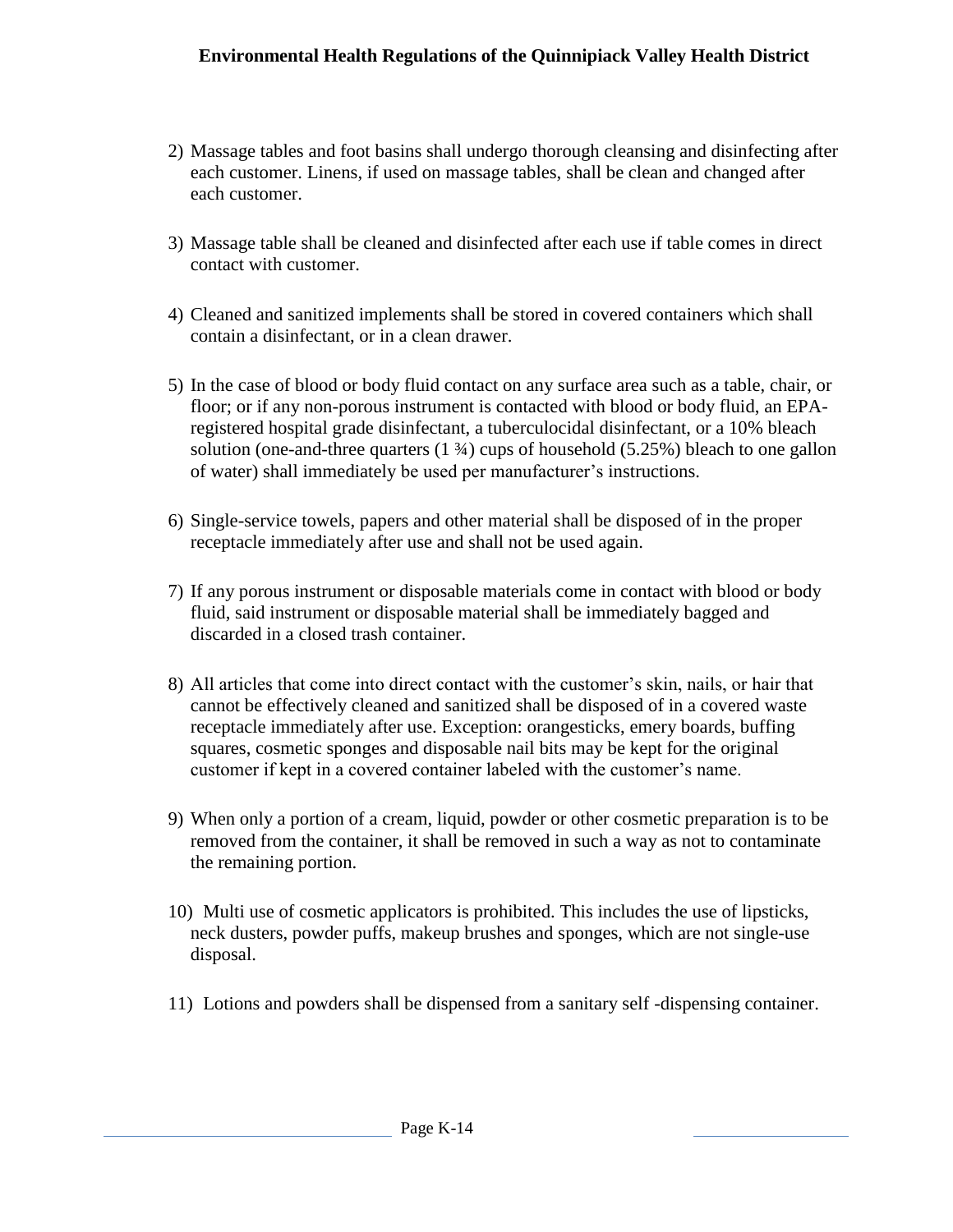e) Shaving Brushes, Mugs, Finger Bowls*,* and Credo Blades

The use of shaving brushes, shaving mugs and credo blades is prohibited. The use of finger bowls for manicuring purposes is allowed, but the finger bowl must be properly cleaned and sanitized after each customer. Disposable, single-use finger bowls may be used.

f) Alum and Other Astringents

Alum or other material used to stop the flow of blood shall be applied in powdered or liquid form only.

g) Foods and Beverages

Foods and beverages shall not be prepared, stored or sold in the permitted premises, except with a valid Food Permit from the Quinnipiack Valley Health District. Coffee and tea may be prepared and kept for the convenience of employees and patrons, but no charge is to be made to patrons who are served. Beverages shall be provided to patrons in a disposable container. Food and non-alcoholic beverages may, however, be brought into the permitted premises, from an approved source, for immediate consumption and also may be dispensed by means of automatic vending machines on the premises.

h) Animals, Pets or Live Birds

No animals, pets or live birds shall be kept in any barbershop, hairdressing cosmetology or massage therapy establishment. This prohibition does not apply to trained guide dogs (or dogs in training) for the disabled, sightless or hearing impaired.

# **Section XII. Operators**

- a) The hands of the operator shall be thoroughly washed with soap and warm water before and after serving each customer and immediately after using the toilet, smoking or eating.
- b) No person known to be affected with any communicable disease in an infectious stage shall engage in barbering, hairdressing cosmetology, or massage therapy, and no person so affected shall be employed as a barber, hairdresser, cosmetician, or massage therapist.